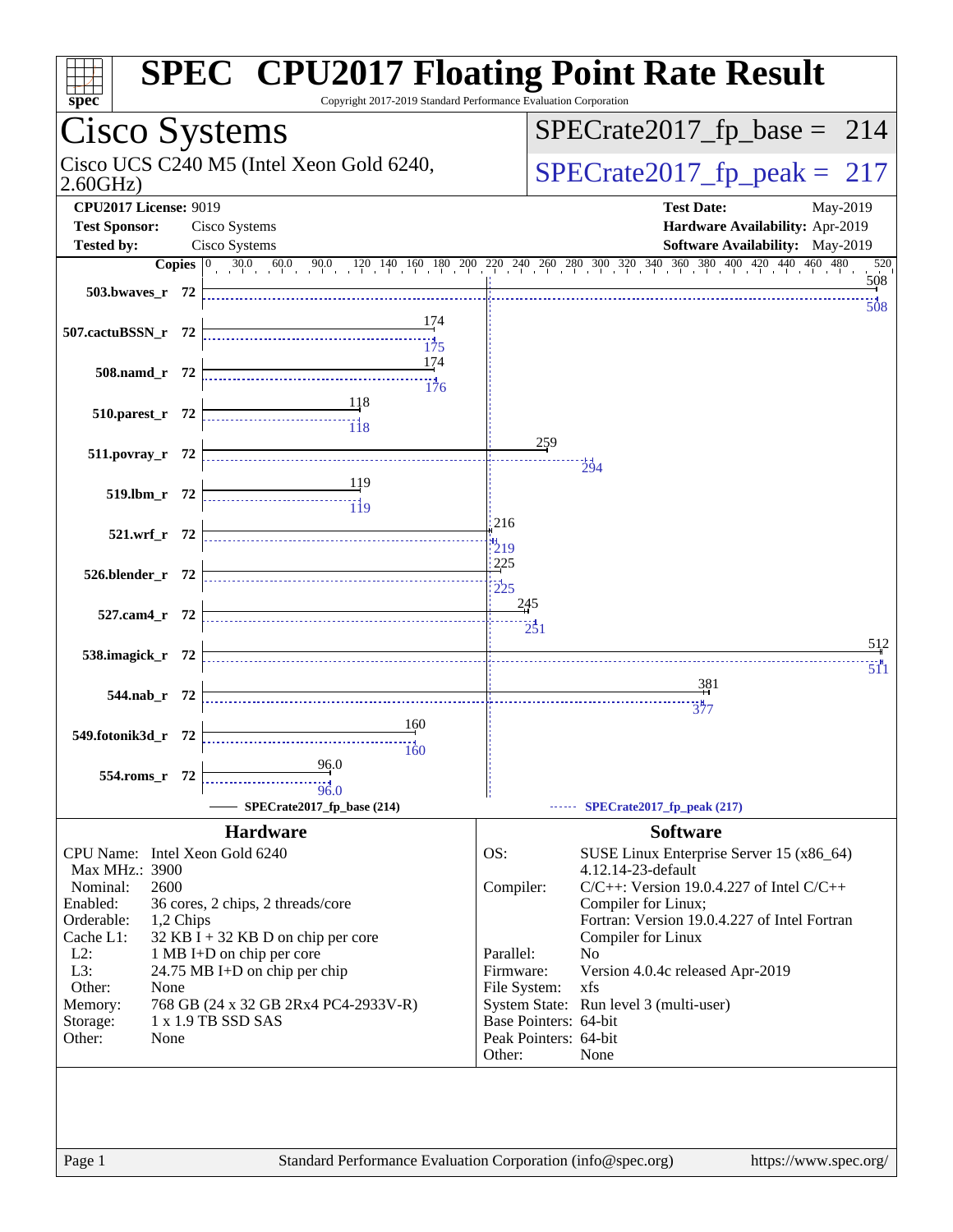

Copyright 2017-2019 Standard Performance Evaluation Corporation

## Cisco Systems

Cisco UCS C240 M5 (Intel Xeon Gold 6240,  $SPECrate2017_fpcak = 217$ 

 $SPECTate2017_fp\_base = 214$ 

2.60GHz)

**[CPU2017 License:](http://www.spec.org/auto/cpu2017/Docs/result-fields.html#CPU2017License)** 9019 **[Test Date:](http://www.spec.org/auto/cpu2017/Docs/result-fields.html#TestDate)** May-2019

**[Test Sponsor:](http://www.spec.org/auto/cpu2017/Docs/result-fields.html#TestSponsor)** Cisco Systems **[Hardware Availability:](http://www.spec.org/auto/cpu2017/Docs/result-fields.html#HardwareAvailability)** Apr-2019 **[Tested by:](http://www.spec.org/auto/cpu2017/Docs/result-fields.html#Testedby)** Cisco Systems **[Software Availability:](http://www.spec.org/auto/cpu2017/Docs/result-fields.html#SoftwareAvailability)** May-2019

#### **[Results Table](http://www.spec.org/auto/cpu2017/Docs/result-fields.html#ResultsTable)**

|                           | <b>Base</b>   |                |       |                |       | <b>Peak</b>    |            |               |                |              |                |              |                |              |
|---------------------------|---------------|----------------|-------|----------------|-------|----------------|------------|---------------|----------------|--------------|----------------|--------------|----------------|--------------|
| <b>Benchmark</b>          | <b>Copies</b> | <b>Seconds</b> | Ratio | <b>Seconds</b> | Ratio | <b>Seconds</b> | Ratio      | <b>Copies</b> | <b>Seconds</b> | <b>Ratio</b> | <b>Seconds</b> | <b>Ratio</b> | <b>Seconds</b> | <b>Ratio</b> |
| 503.bwayes_r              | 72            | 1422           | 508   | 1421           | 508   | 1421           | 508        | 72            | 1421           | 508          | 1420           | 508          | 1421           | 508          |
| 507.cactuBSSN r           | 72            | 523            | 174   | 523            | 174   | 523            | 174        | 72            | 521            | 175          | 522            | <b>175</b>   | 523            | 174          |
| $508$ .namd $r$           | 72            | 393            | 174   | 393            | 174   | 392            | 174        | 72            | 389            | 176          | 389            | 176          | 390            | 176          |
| $510.parest_r$            | 72            | 1592           | 118   | 1595           | 118   | 1600           | 118        | 72            | 1599           | 118          | 1596           | 118          | 1595           | 118          |
| 511.povray_r              | 72            | 649            | 259   | 650            | 259   | 647            | 260        | 72            | 573            | 294          | 583            | 288          | 572            | 294          |
| 519.lbm r                 | 72            | 639            | 119   | 639            | 119   | 639            | 119        | 72            | 639            | <u>119</u>   | 639            | 119          | 639            | 119          |
| $521$ .wrf r              | 72            | 747            | 216   | 747            | 216   | 741            | 218        | 72            | 738            | 219          | 737            | 219          | 728            | 222          |
| 526.blender r             | 72            | 488            | 225   | 488            | 225   | 488            | 225        | 72            | 488            | 225          | 488            | 225          | 488            | 225          |
| $527.cam4$ _r             | 72            | 513            | 246   | 520            | 242   | 514            | 245        | 72            | 503            | 250          | 502            | 251          | 502            | 251          |
| 538.imagick_r             | 72            | 350            | 512   | 350            | 512   | 351            | 510        | 72            | 350            | 512          | 351            | 511          | 351            | <u>511</u>   |
| 544.nab r                 | 72            | 318            | 381   | 318            | 381   | 321            | 377        | 72            | 321            | 377          | 321            | 377          | 323            | 375          |
| 549.fotonik3d_r           | 72            | 1751           | 160   | 1755           | 160   | 1752           | <b>160</b> | 72            | 1750           | 160          | 1753           | 160          | 1753           | <b>160</b>   |
| 554.roms r                | 72            | 1192           | 96.0  | 1193           | 95.9  | 1191           | 96.0       | 72            | 1191           | 96.1         | 1196           | 95.7         | 1192           | <b>96.0</b>  |
| $SPECrate2017_fp\_base =$ |               |                | 214   |                |       |                |            |               |                |              |                |              |                |              |

**[SPECrate2017\\_fp\\_peak =](http://www.spec.org/auto/cpu2017/Docs/result-fields.html#SPECrate2017fppeak) 217**

Results appear in the [order in which they were run.](http://www.spec.org/auto/cpu2017/Docs/result-fields.html#RunOrder) Bold underlined text [indicates a median measurement.](http://www.spec.org/auto/cpu2017/Docs/result-fields.html#Median)

#### **[Submit Notes](http://www.spec.org/auto/cpu2017/Docs/result-fields.html#SubmitNotes)**

 The numactl mechanism was used to bind copies to processors. The config file option 'submit' was used to generate numactl commands to bind each copy to a specific processor. For details, please see the config file.

### **[Operating System Notes](http://www.spec.org/auto/cpu2017/Docs/result-fields.html#OperatingSystemNotes)**

Stack size set to unlimited using "ulimit -s unlimited"

### **[General Notes](http://www.spec.org/auto/cpu2017/Docs/result-fields.html#GeneralNotes)**

Environment variables set by runcpu before the start of the run: LD\_LIBRARY\_PATH = "/home/lib/ia32:/home/cpu2017/lib/intel64"

 Binaries compiled on a system with 1x Intel Core i9-7900X CPU + 32GB RAM memory using Redhat Enterprise Linux 7.5 Transparent Huge Pages enabled by default Prior to runcpu invocation Filesystem page cache synced and cleared with: sync; echo 3> /proc/sys/vm/drop\_caches runcpu command invoked through numactl i.e.: numactl --interleave=all runcpu <etc> NA: The test sponsor attests, as of date of publication, that CVE-2017-5754 (Meltdown) is mitigated in the system as tested and documented.

**(Continued on next page)**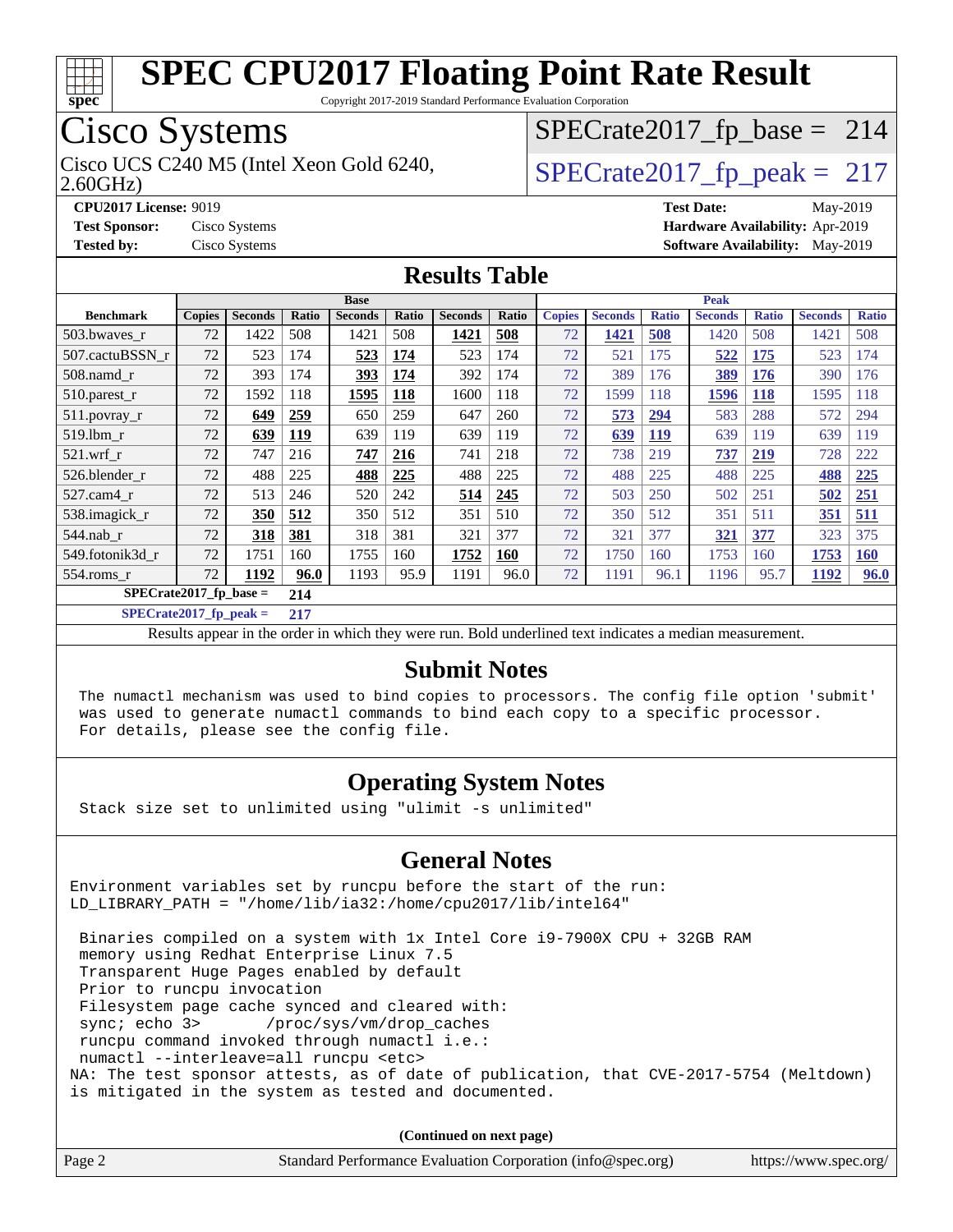

Copyright 2017-2019 Standard Performance Evaluation Corporation

## Cisco Systems

Cisco UCS C240 M5 (Intel Xeon Gold 6240,  $\vert$ [SPECrate2017\\_fp\\_peak =](http://www.spec.org/auto/cpu2017/Docs/result-fields.html#SPECrate2017fppeak) 217

[SPECrate2017\\_fp\\_base =](http://www.spec.org/auto/cpu2017/Docs/result-fields.html#SPECrate2017fpbase) 214

2.60GHz)

**[Test Sponsor:](http://www.spec.org/auto/cpu2017/Docs/result-fields.html#TestSponsor)** Cisco Systems **[Hardware Availability:](http://www.spec.org/auto/cpu2017/Docs/result-fields.html#HardwareAvailability)** Apr-2019

**[CPU2017 License:](http://www.spec.org/auto/cpu2017/Docs/result-fields.html#CPU2017License)** 9019 **[Test Date:](http://www.spec.org/auto/cpu2017/Docs/result-fields.html#TestDate)** May-2019

**[Tested by:](http://www.spec.org/auto/cpu2017/Docs/result-fields.html#Testedby)** Cisco Systems **[Software Availability:](http://www.spec.org/auto/cpu2017/Docs/result-fields.html#SoftwareAvailability)** May-2019

#### **[General Notes \(Continued\)](http://www.spec.org/auto/cpu2017/Docs/result-fields.html#GeneralNotes)**

Yes: The test sponsor attests, as of date of publication, that CVE-2017-5753 (Spectre variant 1) is mitigated in the system as tested and documented. Yes: The test sponsor attests, as of date of publication, that CVE-2017-5715 (Spectre variant 2) is mitigated in the system as tested and documented.

#### **[Platform Notes](http://www.spec.org/auto/cpu2017/Docs/result-fields.html#PlatformNotes)**

Page 3 Standard Performance Evaluation Corporation [\(info@spec.org\)](mailto:info@spec.org) <https://www.spec.org/> BIOS Settings: Intel HyperThreading Technology set to Enabled SNC set to Enabled IMC Interleaving set to 1-way Interleave Patrol Scrub set to Disabled Sysinfo program /home/cpu2017/bin/sysinfo Rev: r5974 of 2018-05-19 9bcde8f2999c33d61f64985e45859ea9 running on linux-4z0x Fri May 17 08:23:57 2019 SUT (System Under Test) info as seen by some common utilities. For more information on this section, see <https://www.spec.org/cpu2017/Docs/config.html#sysinfo> From /proc/cpuinfo model name : Intel(R) Xeon(R) Gold 6240 CPU @ 2.60GHz 2 "physical id"s (chips) 72 "processors" cores, siblings (Caution: counting these is hw and system dependent. The following excerpts from /proc/cpuinfo might not be reliable. Use with caution.) cpu cores : 18 siblings : 36 physical 0: cores 0 1 2 3 4 8 9 10 11 16 17 18 19 20 24 25 26 27 physical 1: cores 0 1 2 3 4 8 9 10 11 16 17 18 19 20 24 25 26 27 From lscpu: Architecture: x86\_64 CPU op-mode(s): 32-bit, 64-bit Byte Order: Little Endian  $CPU(s):$  72 On-line CPU(s) list: 0-71 Thread(s) per core: 2 Core(s) per socket: 18 Socket(s): 2 NUMA node(s): 4 Vendor ID: GenuineIntel CPU family: 6 Model: 85 Model name: Intel(R) Xeon(R) Gold 6240 CPU @ 2.60GHz Stepping: 6 **(Continued on next page)**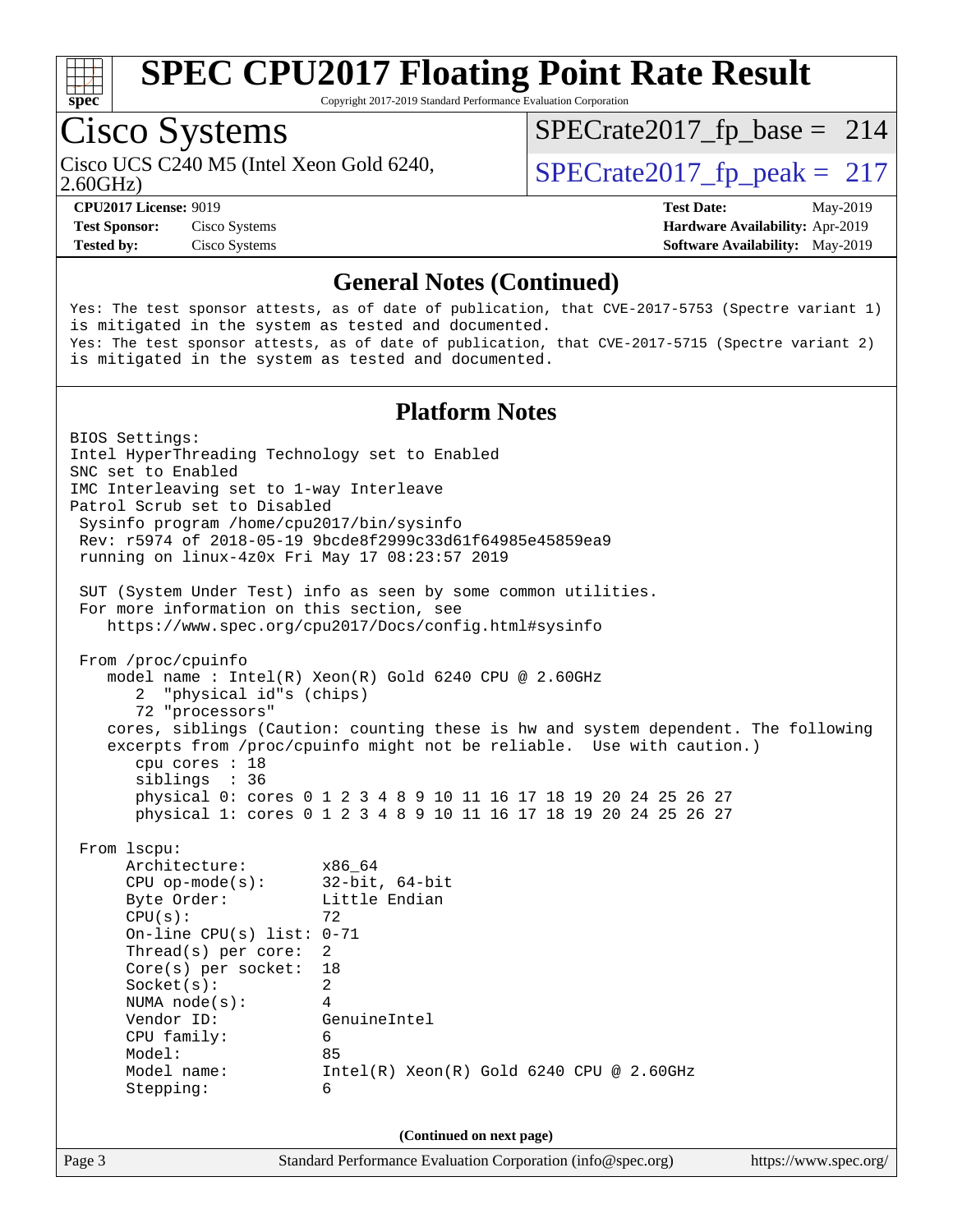

Copyright 2017-2019 Standard Performance Evaluation Corporation

Cisco Systems

2.60GHz) Cisco UCS C240 M5 (Intel Xeon Gold 6240,  $SPECrate2017_fp\_peak = 217$ 

[SPECrate2017\\_fp\\_base =](http://www.spec.org/auto/cpu2017/Docs/result-fields.html#SPECrate2017fpbase) 214

**[CPU2017 License:](http://www.spec.org/auto/cpu2017/Docs/result-fields.html#CPU2017License)** 9019 **[Test Date:](http://www.spec.org/auto/cpu2017/Docs/result-fields.html#TestDate)** May-2019 **[Test Sponsor:](http://www.spec.org/auto/cpu2017/Docs/result-fields.html#TestSponsor)** Cisco Systems **[Hardware Availability:](http://www.spec.org/auto/cpu2017/Docs/result-fields.html#HardwareAvailability)** Apr-2019 **[Tested by:](http://www.spec.org/auto/cpu2017/Docs/result-fields.html#Testedby)** Cisco Systems **[Software Availability:](http://www.spec.org/auto/cpu2017/Docs/result-fields.html#SoftwareAvailability)** May-2019

#### **[Platform Notes \(Continued\)](http://www.spec.org/auto/cpu2017/Docs/result-fields.html#PlatformNotes)**

| CPU MHz:                                                       | 2600.000                                                                             |  |  |  |  |
|----------------------------------------------------------------|--------------------------------------------------------------------------------------|--|--|--|--|
| $CPU$ $max$ $MHz$ :                                            | 3900.0000                                                                            |  |  |  |  |
| CPU min MHz:                                                   | 1000.0000                                                                            |  |  |  |  |
| BogoMIPS:                                                      | 5200.00                                                                              |  |  |  |  |
| Virtualization:                                                | VT-x                                                                                 |  |  |  |  |
| L1d cache:                                                     | 32K                                                                                  |  |  |  |  |
| Lli cache:                                                     | 32K                                                                                  |  |  |  |  |
| $L2$ cache:                                                    | 1024K                                                                                |  |  |  |  |
| L3 cache:                                                      | 25344K                                                                               |  |  |  |  |
| NUMA $node0$ $CPU(s)$ :                                        | $0-2, 5, 6, 9, 10, 14, 15, 36-38, 41, 42, 45, 46, 50, 51$                            |  |  |  |  |
| NUMA $node1$ $CPU(s)$ :                                        | 3, 4, 7, 8, 11-13, 16, 17, 39, 40, 43, 44, 47-49, 52, 53                             |  |  |  |  |
| NUMA node2 CPU(s):                                             | 18-20, 23, 24, 27, 28, 32, 33, 54-56, 59, 60, 63, 64, 68, 69                         |  |  |  |  |
| NUMA $node3$ $CPU(s)$ :                                        | 21, 22, 25, 26, 29-31, 34, 35, 57, 58, 61, 62, 65-67, 70, 71                         |  |  |  |  |
| Flags:                                                         | fpu vme de pse tsc msr pae mce cx8 apic sep mtrr pge mca cmov                        |  |  |  |  |
|                                                                | pat pse36 clflush dts acpi mmx fxsr sse sse2 ss ht tm pbe syscall nx pdpelgb rdtscp  |  |  |  |  |
|                                                                | lm constant_tsc art arch_perfmon pebs bts rep_good nopl xtopology nonstop_tsc cpuid  |  |  |  |  |
|                                                                | aperfmperf tsc_known_freq pni pclmulqdq dtes64 monitor ds_cpl vmx smx est tm2 ssse3  |  |  |  |  |
|                                                                | sdbg fma cx16 xtpr pdcm pcid dca sse4_1 sse4_2 x2apic movbe popcnt                   |  |  |  |  |
|                                                                | tsc_deadline_timer aes xsave avx f16c rdrand lahf_lm abm 3dnowprefetch cpuid_fault   |  |  |  |  |
|                                                                | epb cat_13 cdp_13 invpcid_single intel_ppin mba tpr_shadow vnmi flexpriority ept     |  |  |  |  |
|                                                                | vpid fsgsbase tsc_adjust bmil hle avx2 smep bmi2 erms invpcid rtm cqm mpx rdt_a      |  |  |  |  |
|                                                                | avx512f avx512dq rdseed adx smap clflushopt clwb intel_pt avx512cd avx512bw avx512vl |  |  |  |  |
|                                                                | xsaveopt xsavec xgetbvl xsaves cqm_llc cqm_occup_llc cqm_mbm_total cqm_mbm_local     |  |  |  |  |
|                                                                | ibpb ibrs stibp dtherm ida arat pln pts hwp hwp_act_window hwp_epp hwp_pkg_req pku   |  |  |  |  |
| ospke avx512_vnni arch_capabilities ssbd                       |                                                                                      |  |  |  |  |
|                                                                |                                                                                      |  |  |  |  |
| /proc/cpuinfo cache data                                       |                                                                                      |  |  |  |  |
| cache size : 25344 KB                                          |                                                                                      |  |  |  |  |
|                                                                |                                                                                      |  |  |  |  |
|                                                                | From numactl --hardware WARNING: a numactl 'node' might or might not correspond to a |  |  |  |  |
|                                                                | physical chip.                                                                       |  |  |  |  |
| $available: 4 nodes (0-3)$                                     |                                                                                      |  |  |  |  |
| node 0 cpus: 0 1 2 5 6 9 10 14 15 36 37 38 41 42 45 46 50 51   |                                                                                      |  |  |  |  |
| node 0 size: 192102 MB                                         |                                                                                      |  |  |  |  |
| node 0 free: 191332 MB                                         |                                                                                      |  |  |  |  |
| node 1 cpus: 3 4 7 8 11 12 13 16 17 39 40 43 44 47 48 49 52 53 |                                                                                      |  |  |  |  |
| node 1 size: 193527 MB                                         |                                                                                      |  |  |  |  |
| node 1 free: 192887 MB                                         |                                                                                      |  |  |  |  |
| node 2 size: 193527 MB                                         | node 2 cpus: 18 19 20 23 24 27 28 32 33 54 55 56 59 60 63 64 68 69                   |  |  |  |  |
| node 2 free: 193014 MB                                         |                                                                                      |  |  |  |  |
|                                                                | node 3 cpus: 21 22 25 26 29 30 31 34 35 57 58 61 62 65 66 67 70 71                   |  |  |  |  |
| node 3 size: 193496 MB                                         |                                                                                      |  |  |  |  |
| node 3 free: 192959 MB                                         |                                                                                      |  |  |  |  |
| node distances:                                                |                                                                                      |  |  |  |  |
| node<br>1<br>0<br>2<br>3                                       |                                                                                      |  |  |  |  |
| 0:<br>11<br>10<br>21<br>21                                     |                                                                                      |  |  |  |  |
|                                                                |                                                                                      |  |  |  |  |
|                                                                |                                                                                      |  |  |  |  |
| (Continued on next page)                                       |                                                                                      |  |  |  |  |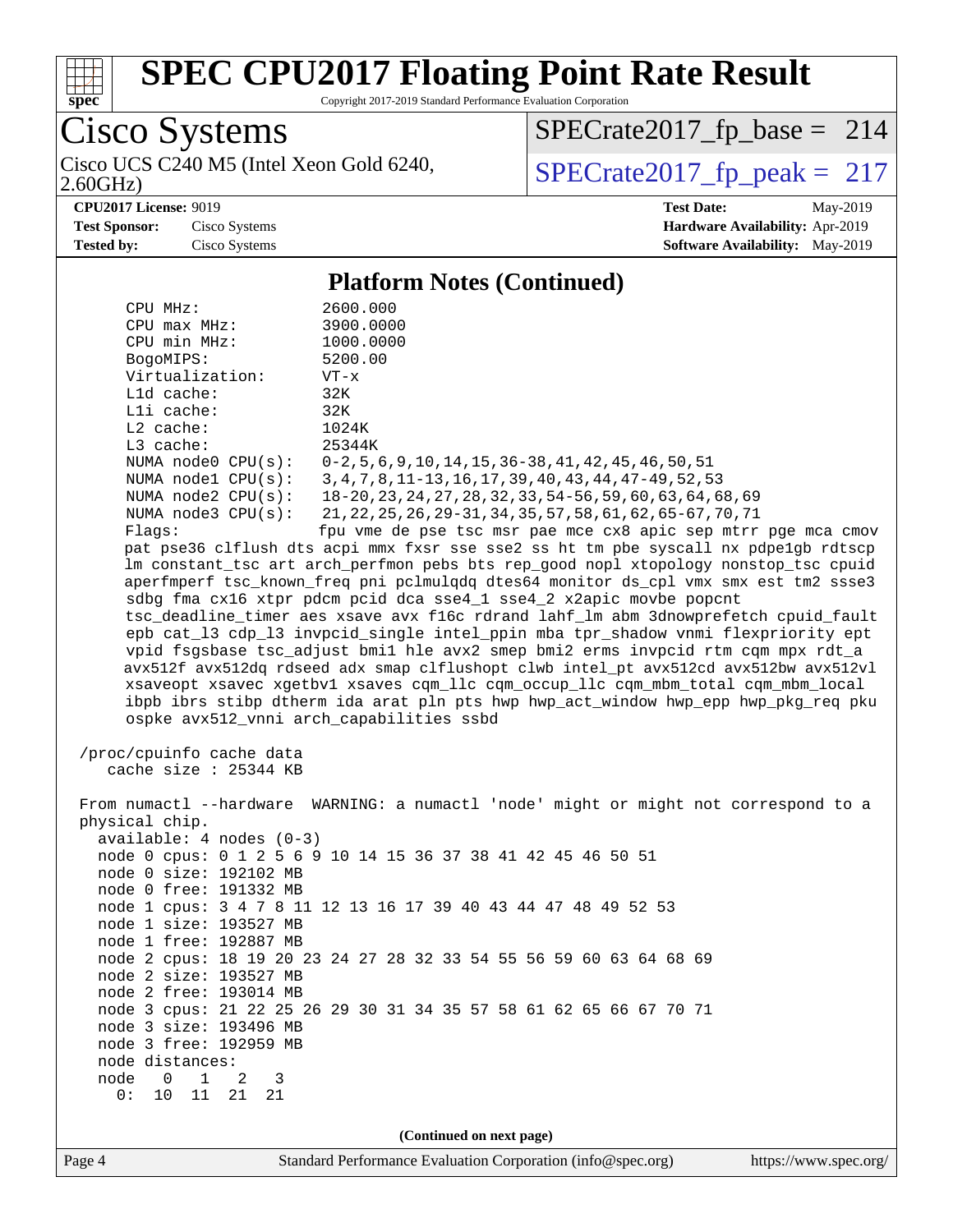| <b>SPEC CPU2017 Floating Point Rate Result</b><br>Copyright 2017-2019 Standard Performance Evaluation Corporation<br>spec <sup>®</sup>                                                                                                                                                                                                                                                                                                                                                           |                                                                                                     |
|--------------------------------------------------------------------------------------------------------------------------------------------------------------------------------------------------------------------------------------------------------------------------------------------------------------------------------------------------------------------------------------------------------------------------------------------------------------------------------------------------|-----------------------------------------------------------------------------------------------------|
| Cisco Systems                                                                                                                                                                                                                                                                                                                                                                                                                                                                                    | $SPECrate2017_fp\_base = 214$                                                                       |
| Cisco UCS C240 M5 (Intel Xeon Gold 6240,<br>2.60GHz                                                                                                                                                                                                                                                                                                                                                                                                                                              | $SPECrate2017_fp\_peak = 217$                                                                       |
| <b>CPU2017 License: 9019</b><br><b>Test Sponsor:</b><br>Cisco Systems<br><b>Tested by:</b><br>Cisco Systems                                                                                                                                                                                                                                                                                                                                                                                      | <b>Test Date:</b><br>May-2019<br>Hardware Availability: Apr-2019<br>Software Availability: May-2019 |
| <b>Platform Notes (Continued)</b>                                                                                                                                                                                                                                                                                                                                                                                                                                                                |                                                                                                     |
| 1:<br>11<br>10<br>21 21<br>21<br>10 11<br>2:<br>21<br>21<br>21<br>11 10<br>3:                                                                                                                                                                                                                                                                                                                                                                                                                    |                                                                                                     |
| From /proc/meminfo<br>MemTotal:<br>791197416 kB<br>HugePages_Total:<br>0<br>Hugepagesize:<br>2048 kB                                                                                                                                                                                                                                                                                                                                                                                             |                                                                                                     |
| From /etc/*release* /etc/*version*<br>os-release:<br>NAME="SLES"<br>VERSION="15"<br>VERSION_ID="15"<br>PRETTY_NAME="SUSE Linux Enterprise Server 15"<br>ID="sles"<br>ID LIKE="suse"<br>$ANSI$ _COLOR="0;32"<br>CPE_NAME="cpe:/o:suse:sles:15"                                                                                                                                                                                                                                                    |                                                                                                     |
| uname $-a$ :<br>Linux linux-4z0x 4.12.14-23-default #1 SMP Tue May 29 21:04:44 UTC 2018 (cd0437b)<br>x86_64 x86_64 x86_64 GNU/Linux                                                                                                                                                                                                                                                                                                                                                              |                                                                                                     |
| Kernel self-reported vulnerability status:                                                                                                                                                                                                                                                                                                                                                                                                                                                       |                                                                                                     |
| CVE-2017-5754 (Meltdown):<br>Not affected<br>CVE-2017-5753 (Spectre variant 1): Mitigation: __user pointer sanitization<br>CVE-2017-5715 (Spectre variant 2): Mitigation: Indirect Branch Restricted Speculation,<br>IBPB, IBRS FW                                                                                                                                                                                                                                                               |                                                                                                     |
| run-level 3 May 16 16:36                                                                                                                                                                                                                                                                                                                                                                                                                                                                         |                                                                                                     |
| SPEC is set to: /home/cpu2017<br>Filesystem<br>Type Size Used Avail Use% Mounted on<br>/dev/sdaf1<br>xfs<br>891G<br>18G 874G 2% /                                                                                                                                                                                                                                                                                                                                                                |                                                                                                     |
| Additional information from dmidecode follows. WARNING: Use caution when you interpret<br>this section. The 'dmidecode' program reads system data which is "intended to allow<br>hardware to be accurately determined", but the intent may not be met, as there are<br>frequent changes to hardware, firmware, and the "DMTF SMBIOS" standard.<br>BIOS Cisco Systems, Inc. C240M5.4.0.4c.0.0411190411 04/11/2019<br>Memory:<br>24x 0xCE00 M393A4K40CB2-CVF 32 GB 2 rank 2933, configured at 2934 |                                                                                                     |
| (End of data from sysinfo program)                                                                                                                                                                                                                                                                                                                                                                                                                                                               |                                                                                                     |
|                                                                                                                                                                                                                                                                                                                                                                                                                                                                                                  |                                                                                                     |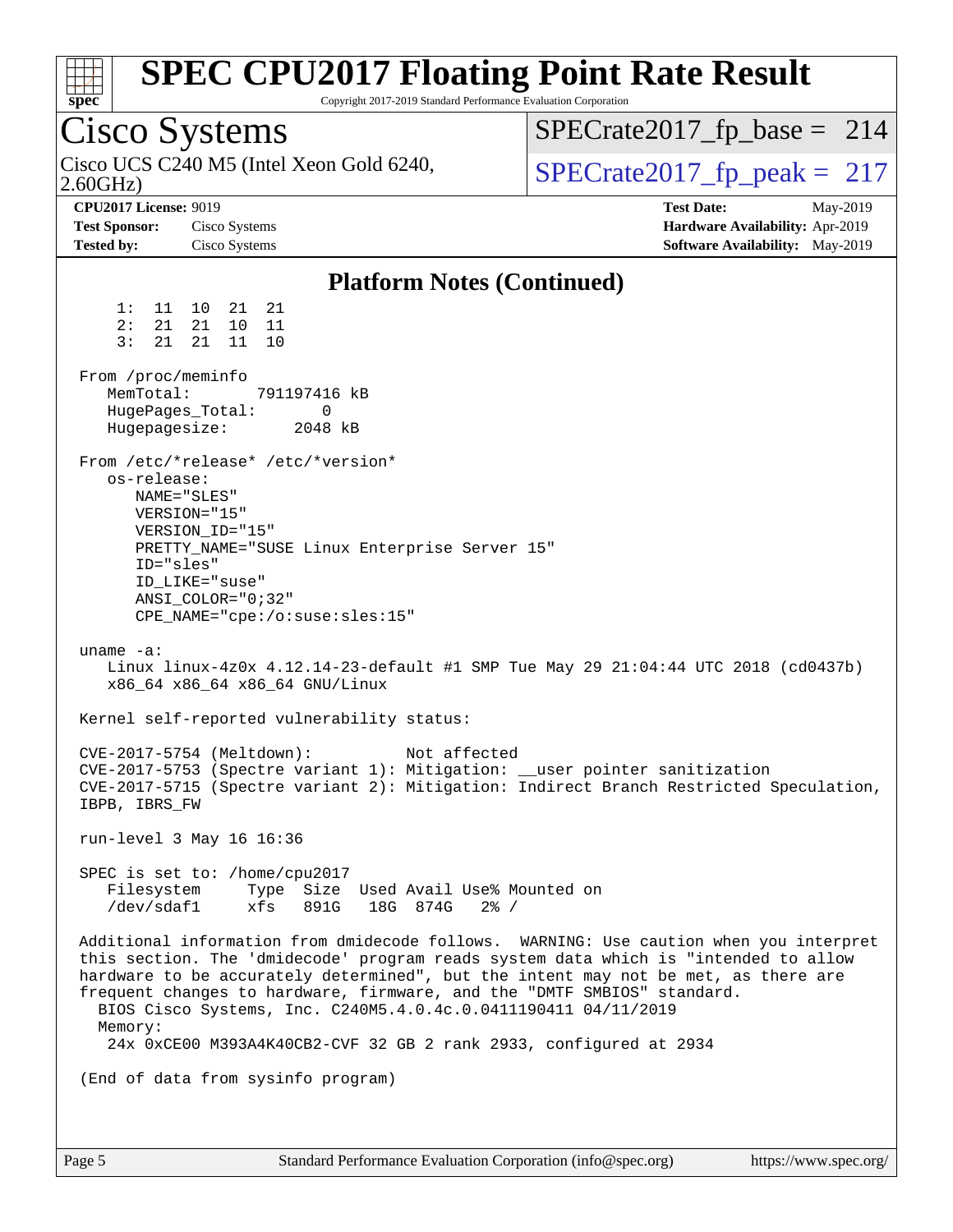

Copyright 2017-2019 Standard Performance Evaluation Corporation

# Cisco Systems

2.60GHz) Cisco UCS C240 M5 (Intel Xeon Gold 6240,  $SPECrate2017_fp\_peak = 217$ 

[SPECrate2017\\_fp\\_base =](http://www.spec.org/auto/cpu2017/Docs/result-fields.html#SPECrate2017fpbase) 214

**[Test Sponsor:](http://www.spec.org/auto/cpu2017/Docs/result-fields.html#TestSponsor)** Cisco Systems **[Hardware Availability:](http://www.spec.org/auto/cpu2017/Docs/result-fields.html#HardwareAvailability)** Apr-2019

**[CPU2017 License:](http://www.spec.org/auto/cpu2017/Docs/result-fields.html#CPU2017License)** 9019 **[Test Date:](http://www.spec.org/auto/cpu2017/Docs/result-fields.html#TestDate)** May-2019 **[Tested by:](http://www.spec.org/auto/cpu2017/Docs/result-fields.html#Testedby)** Cisco Systems **[Software Availability:](http://www.spec.org/auto/cpu2017/Docs/result-fields.html#SoftwareAvailability)** May-2019

### **[Compiler Version Notes](http://www.spec.org/auto/cpu2017/Docs/result-fields.html#CompilerVersionNotes)**

| Page 6                        | Standard Performance Evaluation Corporation (info@spec.org)                                                                                                                          | https://www.spec.org/ |  |
|-------------------------------|--------------------------------------------------------------------------------------------------------------------------------------------------------------------------------------|-----------------------|--|
| (Continued on next page)      |                                                                                                                                                                                      |                       |  |
|                               | Intel(R) $C++$ Intel(R) 64 Compiler for applications running on Intel(R) 64,                                                                                                         |                       |  |
| $511. povray_r (peak)$<br>CC. |                                                                                                                                                                                      |                       |  |
|                               | Copyright (C) 1985-2019 Intel Corporation. All rights reserved.                                                                                                                      |                       |  |
|                               | Copyright (C) 1985-2019 Intel Corporation. All rights reserved.<br>Intel(R) C Intel(R) 64 Compiler for applications running on Intel(R) 64,<br>Version 19.0.4.227 Build 20190416     |                       |  |
|                               | Intel(R) $C++$ Intel(R) 64 Compiler for applications running on Intel(R) 64,<br>Version 19.0.4.227 Build 20190416                                                                    |                       |  |
|                               | CC 511.povray_r(base) 526.blender_r(base, peak)                                                                                                                                      |                       |  |
|                               | Intel(R) $C++$ Intel(R) 64 Compiler for applications running on Intel(R) 64,<br>Version 19.0.4.227 Build 20190416<br>Copyright (C) 1985-2019 Intel Corporation. All rights reserved. |                       |  |
| CXXC 508.namd r (peak)        |                                                                                                                                                                                      |                       |  |
|                               | Version 19.0.4.227 Build 20190416<br>Copyright (C) 1985-2019 Intel Corporation. All rights reserved.                                                                                 |                       |  |
|                               | Intel(R) $C++$ Intel(R) 64 Compiler for applications running on Intel(R) 64,                                                                                                         |                       |  |
|                               | $CXXC 508.namd_r(base) 510.parest_r(base, peak)$                                                                                                                                     |                       |  |
|                               | Version 19.0.4.227 Build 20190416<br>Copyright (C) 1985-2019 Intel Corporation. All rights reserved.                                                                                 |                       |  |
|                               | Intel(R) C Intel(R) 64 Compiler for applications running on Intel(R) 64,                                                                                                             |                       |  |
| $CC = 519.1bm_r (peak)$       |                                                                                                                                                                                      |                       |  |
|                               | Copyright (C) 1985-2019 Intel Corporation. All rights reserved.                                                                                                                      |                       |  |
|                               | Intel(R) C Intel(R) 64 Compiler for applications running on Intel(R) 64,<br>Version 19.0.4.227 Build 20190416                                                                        |                       |  |
|                               | CC 519.1bm $r(base)$ 538.imagick $r(base, peak)$ 544.nab $r(base, peak)$                                                                                                             |                       |  |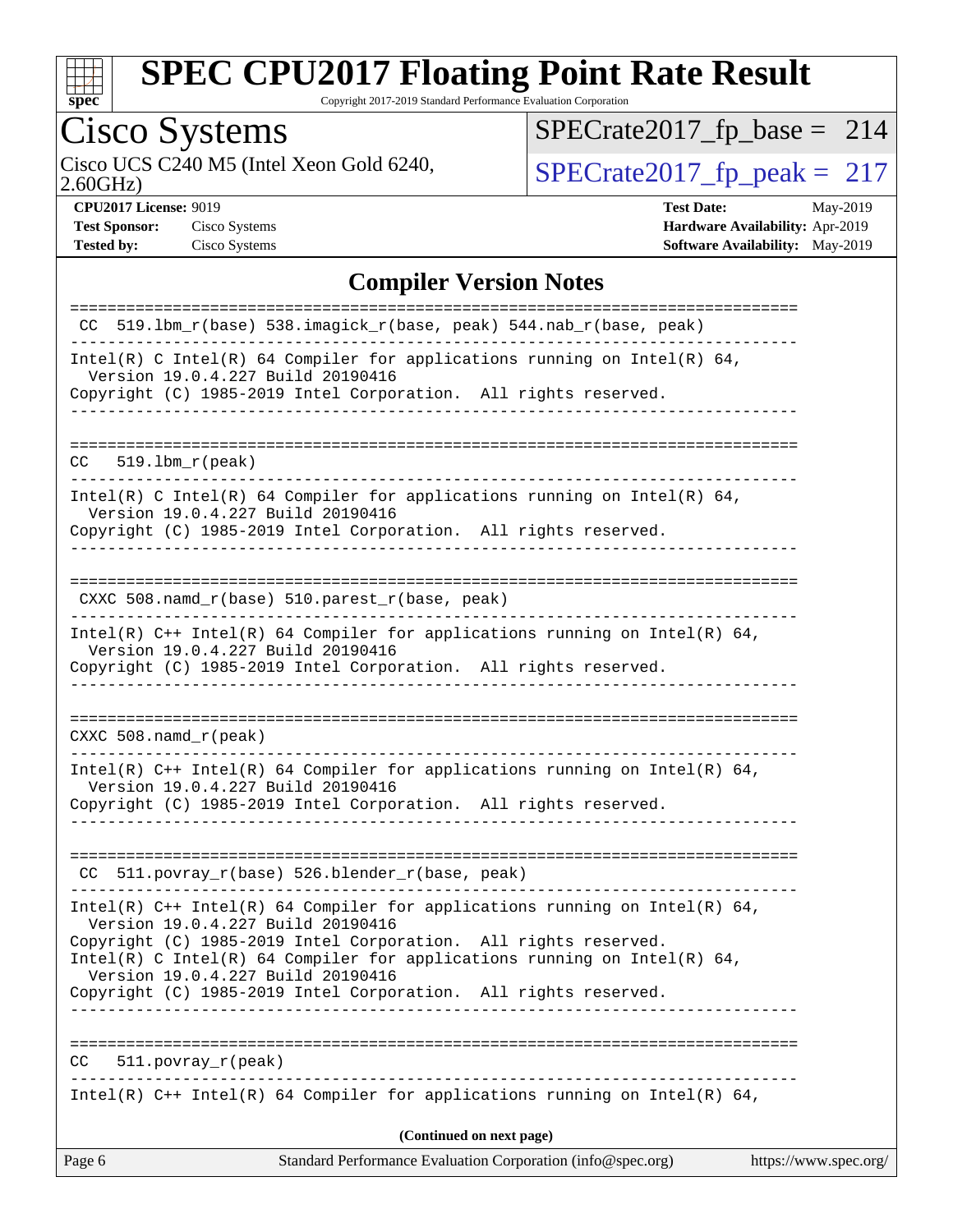

Copyright 2017-2019 Standard Performance Evaluation Corporation

## Cisco Systems

2.60GHz)

[SPECrate2017\\_fp\\_base =](http://www.spec.org/auto/cpu2017/Docs/result-fields.html#SPECrate2017fpbase) 214

Cisco UCS C240 M5 (Intel Xeon Gold 6240,  $SPECrate2017_fp\_peak = 217$ 

**[CPU2017 License:](http://www.spec.org/auto/cpu2017/Docs/result-fields.html#CPU2017License)** 9019 **[Test Date:](http://www.spec.org/auto/cpu2017/Docs/result-fields.html#TestDate)** May-2019 **[Test Sponsor:](http://www.spec.org/auto/cpu2017/Docs/result-fields.html#TestSponsor)** Cisco Systems **[Hardware Availability:](http://www.spec.org/auto/cpu2017/Docs/result-fields.html#HardwareAvailability)** Apr-2019 **[Tested by:](http://www.spec.org/auto/cpu2017/Docs/result-fields.html#Testedby)** Cisco Systems **[Software Availability:](http://www.spec.org/auto/cpu2017/Docs/result-fields.html#SoftwareAvailability)** May-2019

#### **[Compiler Version Notes \(Continued\)](http://www.spec.org/auto/cpu2017/Docs/result-fields.html#CompilerVersionNotes)**

| Version 19.0.4.227 Build 20190416<br>Copyright (C) 1985-2019 Intel Corporation. All rights reserved.                                                                                     |  |
|------------------------------------------------------------------------------------------------------------------------------------------------------------------------------------------|--|
| Intel(R) C Intel(R) 64 Compiler for applications running on Intel(R) 64,                                                                                                                 |  |
| Version 19.0.4.227 Build 20190416<br>Copyright (C) 1985-2019 Intel Corporation. All rights reserved.                                                                                     |  |
|                                                                                                                                                                                          |  |
| FC 507.cactuBSSN_r(base, peak)                                                                                                                                                           |  |
| Intel(R) $C++$ Intel(R) 64 Compiler for applications running on Intel(R) 64,<br>Version 19.0.4.227 Build 20190416<br>Copyright (C) 1985-2019 Intel Corporation. All rights reserved.     |  |
| Intel(R) C Intel(R) 64 Compiler for applications running on Intel(R) 64,<br>Version 19.0.4.227 Build 20190416                                                                            |  |
| Copyright (C) 1985-2019 Intel Corporation. All rights reserved.<br>$Intel(R)$ Fortran Intel(R) 64 Compiler for applications running on Intel(R)<br>64, Version 19.0.4.227 Build 20190416 |  |
| Copyright (C) 1985-2019 Intel Corporation. All rights reserved.                                                                                                                          |  |
|                                                                                                                                                                                          |  |
| FC 503.bwaves_r(base, peak) 549.fotonik3d_r(base, peak) 554.roms_r(base)                                                                                                                 |  |
| $Intel(R)$ Fortran Intel(R) 64 Compiler for applications running on Intel(R)<br>64, Version 19.0.4.227 Build 20190416                                                                    |  |
| Copyright (C) 1985-2019 Intel Corporation. All rights reserved.                                                                                                                          |  |
|                                                                                                                                                                                          |  |
| $FC 554.rows_r (peak)$                                                                                                                                                                   |  |
| $Intel(R)$ Fortran Intel(R) 64 Compiler for applications running on Intel(R)<br>64, Version 19.0.4.227 Build 20190416                                                                    |  |
| Copyright (C) 1985-2019 Intel Corporation. All rights reserved.                                                                                                                          |  |
|                                                                                                                                                                                          |  |
| $CC$ 521.wrf_r(base) 527.cam4_r(base)                                                                                                                                                    |  |
| Intel(R) Fortran Intel(R) 64 Compiler for applications running on Intel(R)<br>64, Version 19.0.4.227 Build 20190416                                                                      |  |
| Copyright (C) 1985-2019 Intel Corporation. All rights reserved.<br>Intel(R) C Intel(R) 64 Compiler for applications running on Intel(R) 64,<br>Version 19.0.4.227 Build 20190416         |  |
| Copyright (C) 1985-2019 Intel Corporation. All rights reserved.                                                                                                                          |  |
| (Continued on next page)                                                                                                                                                                 |  |
| Standard Performance Evaluation Corporation (info@spec.org) https://www.spec.org/<br>Page 7                                                                                              |  |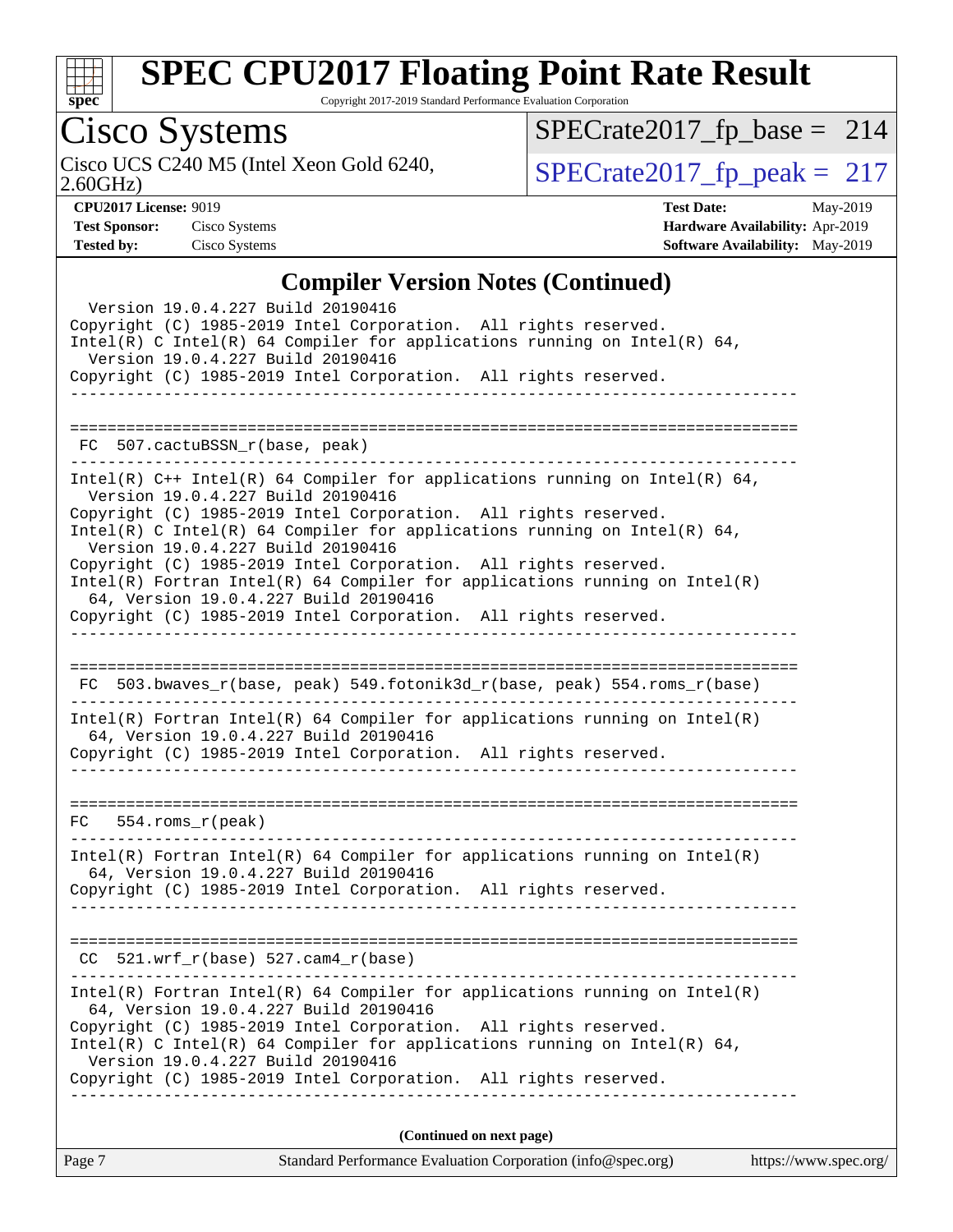

Copyright 2017-2019 Standard Performance Evaluation Corporation

## Cisco Systems

Cisco UCS C240 M5 (Intel Xeon Gold 6240,  $\vert$ [SPECrate2017\\_fp\\_peak =](http://www.spec.org/auto/cpu2017/Docs/result-fields.html#SPECrate2017fppeak) 217

[SPECrate2017\\_fp\\_base =](http://www.spec.org/auto/cpu2017/Docs/result-fields.html#SPECrate2017fpbase) 214

2.60GHz)

**[Test Sponsor:](http://www.spec.org/auto/cpu2017/Docs/result-fields.html#TestSponsor)** Cisco Systems **[Hardware Availability:](http://www.spec.org/auto/cpu2017/Docs/result-fields.html#HardwareAvailability)** Apr-2019

**[CPU2017 License:](http://www.spec.org/auto/cpu2017/Docs/result-fields.html#CPU2017License)** 9019 **[Test Date:](http://www.spec.org/auto/cpu2017/Docs/result-fields.html#TestDate)** May-2019

**[Tested by:](http://www.spec.org/auto/cpu2017/Docs/result-fields.html#Testedby)** Cisco Systems **[Software Availability:](http://www.spec.org/auto/cpu2017/Docs/result-fields.html#SoftwareAvailability)** May-2019

### **[Compiler Version Notes \(Continued\)](http://www.spec.org/auto/cpu2017/Docs/result-fields.html#CompilerVersionNotes)**

============================================================================== CC 521.wrf\_r(peak) 527.cam4\_r(peak) ------------------------------------------------------------------------------ Intel(R) Fortran Intel(R) 64 Compiler for applications running on Intel(R) 64, Version 19.0.4.227 Build 20190416 Copyright (C) 1985-2019 Intel Corporation. All rights reserved. Intel(R) C Intel(R) 64 Compiler for applications running on Intel(R)  $64$ , Version 19.0.4.227 Build 20190416 Copyright (C) 1985-2019 Intel Corporation. All rights reserved. ------------------------------------------------------------------------------

### **[Base Compiler Invocation](http://www.spec.org/auto/cpu2017/Docs/result-fields.html#BaseCompilerInvocation)**

[C benchmarks](http://www.spec.org/auto/cpu2017/Docs/result-fields.html#Cbenchmarks): [icc -m64 -std=c11](http://www.spec.org/cpu2017/results/res2019q3/cpu2017-20190625-15899.flags.html#user_CCbase_intel_icc_64bit_c11_33ee0cdaae7deeeab2a9725423ba97205ce30f63b9926c2519791662299b76a0318f32ddfffdc46587804de3178b4f9328c46fa7c2b0cd779d7a61945c91cd35)

[C++ benchmarks:](http://www.spec.org/auto/cpu2017/Docs/result-fields.html#CXXbenchmarks) [icpc -m64](http://www.spec.org/cpu2017/results/res2019q3/cpu2017-20190625-15899.flags.html#user_CXXbase_intel_icpc_64bit_4ecb2543ae3f1412ef961e0650ca070fec7b7afdcd6ed48761b84423119d1bf6bdf5cad15b44d48e7256388bc77273b966e5eb805aefd121eb22e9299b2ec9d9)

[Fortran benchmarks](http://www.spec.org/auto/cpu2017/Docs/result-fields.html#Fortranbenchmarks): [ifort -m64](http://www.spec.org/cpu2017/results/res2019q3/cpu2017-20190625-15899.flags.html#user_FCbase_intel_ifort_64bit_24f2bb282fbaeffd6157abe4f878425411749daecae9a33200eee2bee2fe76f3b89351d69a8130dd5949958ce389cf37ff59a95e7a40d588e8d3a57e0c3fd751)

[Benchmarks using both Fortran and C](http://www.spec.org/auto/cpu2017/Docs/result-fields.html#BenchmarksusingbothFortranandC): [ifort -m64](http://www.spec.org/cpu2017/results/res2019q3/cpu2017-20190625-15899.flags.html#user_CC_FCbase_intel_ifort_64bit_24f2bb282fbaeffd6157abe4f878425411749daecae9a33200eee2bee2fe76f3b89351d69a8130dd5949958ce389cf37ff59a95e7a40d588e8d3a57e0c3fd751) [icc -m64 -std=c11](http://www.spec.org/cpu2017/results/res2019q3/cpu2017-20190625-15899.flags.html#user_CC_FCbase_intel_icc_64bit_c11_33ee0cdaae7deeeab2a9725423ba97205ce30f63b9926c2519791662299b76a0318f32ddfffdc46587804de3178b4f9328c46fa7c2b0cd779d7a61945c91cd35)

[Benchmarks using both C and C++](http://www.spec.org/auto/cpu2017/Docs/result-fields.html#BenchmarksusingbothCandCXX): [icpc -m64](http://www.spec.org/cpu2017/results/res2019q3/cpu2017-20190625-15899.flags.html#user_CC_CXXbase_intel_icpc_64bit_4ecb2543ae3f1412ef961e0650ca070fec7b7afdcd6ed48761b84423119d1bf6bdf5cad15b44d48e7256388bc77273b966e5eb805aefd121eb22e9299b2ec9d9) [icc -m64 -std=c11](http://www.spec.org/cpu2017/results/res2019q3/cpu2017-20190625-15899.flags.html#user_CC_CXXbase_intel_icc_64bit_c11_33ee0cdaae7deeeab2a9725423ba97205ce30f63b9926c2519791662299b76a0318f32ddfffdc46587804de3178b4f9328c46fa7c2b0cd779d7a61945c91cd35)

[Benchmarks using Fortran, C, and C++:](http://www.spec.org/auto/cpu2017/Docs/result-fields.html#BenchmarksusingFortranCandCXX) [icpc -m64](http://www.spec.org/cpu2017/results/res2019q3/cpu2017-20190625-15899.flags.html#user_CC_CXX_FCbase_intel_icpc_64bit_4ecb2543ae3f1412ef961e0650ca070fec7b7afdcd6ed48761b84423119d1bf6bdf5cad15b44d48e7256388bc77273b966e5eb805aefd121eb22e9299b2ec9d9) [icc -m64 -std=c11](http://www.spec.org/cpu2017/results/res2019q3/cpu2017-20190625-15899.flags.html#user_CC_CXX_FCbase_intel_icc_64bit_c11_33ee0cdaae7deeeab2a9725423ba97205ce30f63b9926c2519791662299b76a0318f32ddfffdc46587804de3178b4f9328c46fa7c2b0cd779d7a61945c91cd35) [ifort -m64](http://www.spec.org/cpu2017/results/res2019q3/cpu2017-20190625-15899.flags.html#user_CC_CXX_FCbase_intel_ifort_64bit_24f2bb282fbaeffd6157abe4f878425411749daecae9a33200eee2bee2fe76f3b89351d69a8130dd5949958ce389cf37ff59a95e7a40d588e8d3a57e0c3fd751)

### **[Base Portability Flags](http://www.spec.org/auto/cpu2017/Docs/result-fields.html#BasePortabilityFlags)**

 503.bwaves\_r: [-DSPEC\\_LP64](http://www.spec.org/cpu2017/results/res2019q3/cpu2017-20190625-15899.flags.html#suite_basePORTABILITY503_bwaves_r_DSPEC_LP64) 507.cactuBSSN\_r: [-DSPEC\\_LP64](http://www.spec.org/cpu2017/results/res2019q3/cpu2017-20190625-15899.flags.html#suite_basePORTABILITY507_cactuBSSN_r_DSPEC_LP64) 508.namd\_r: [-DSPEC\\_LP64](http://www.spec.org/cpu2017/results/res2019q3/cpu2017-20190625-15899.flags.html#suite_basePORTABILITY508_namd_r_DSPEC_LP64) 510.parest\_r: [-DSPEC\\_LP64](http://www.spec.org/cpu2017/results/res2019q3/cpu2017-20190625-15899.flags.html#suite_basePORTABILITY510_parest_r_DSPEC_LP64) 511.povray\_r: [-DSPEC\\_LP64](http://www.spec.org/cpu2017/results/res2019q3/cpu2017-20190625-15899.flags.html#suite_basePORTABILITY511_povray_r_DSPEC_LP64) 519.lbm\_r: [-DSPEC\\_LP64](http://www.spec.org/cpu2017/results/res2019q3/cpu2017-20190625-15899.flags.html#suite_basePORTABILITY519_lbm_r_DSPEC_LP64) 521.wrf\_r: [-DSPEC\\_LP64](http://www.spec.org/cpu2017/results/res2019q3/cpu2017-20190625-15899.flags.html#suite_basePORTABILITY521_wrf_r_DSPEC_LP64) [-DSPEC\\_CASE\\_FLAG](http://www.spec.org/cpu2017/results/res2019q3/cpu2017-20190625-15899.flags.html#b521.wrf_r_baseCPORTABILITY_DSPEC_CASE_FLAG) [-convert big\\_endian](http://www.spec.org/cpu2017/results/res2019q3/cpu2017-20190625-15899.flags.html#user_baseFPORTABILITY521_wrf_r_convert_big_endian_c3194028bc08c63ac5d04de18c48ce6d347e4e562e8892b8bdbdc0214820426deb8554edfa529a3fb25a586e65a3d812c835984020483e7e73212c4d31a38223) 526.blender\_r: [-DSPEC\\_LP64](http://www.spec.org/cpu2017/results/res2019q3/cpu2017-20190625-15899.flags.html#suite_basePORTABILITY526_blender_r_DSPEC_LP64) [-DSPEC\\_LINUX](http://www.spec.org/cpu2017/results/res2019q3/cpu2017-20190625-15899.flags.html#b526.blender_r_baseCPORTABILITY_DSPEC_LINUX) [-funsigned-char](http://www.spec.org/cpu2017/results/res2019q3/cpu2017-20190625-15899.flags.html#user_baseCPORTABILITY526_blender_r_force_uchar_40c60f00ab013830e2dd6774aeded3ff59883ba5a1fc5fc14077f794d777847726e2a5858cbc7672e36e1b067e7e5c1d9a74f7176df07886a243d7cc18edfe67) 527.cam4\_r: [-DSPEC\\_LP64](http://www.spec.org/cpu2017/results/res2019q3/cpu2017-20190625-15899.flags.html#suite_basePORTABILITY527_cam4_r_DSPEC_LP64) [-DSPEC\\_CASE\\_FLAG](http://www.spec.org/cpu2017/results/res2019q3/cpu2017-20190625-15899.flags.html#b527.cam4_r_baseCPORTABILITY_DSPEC_CASE_FLAG)

**(Continued on next page)**

Page 8 Standard Performance Evaluation Corporation [\(info@spec.org\)](mailto:info@spec.org) <https://www.spec.org/>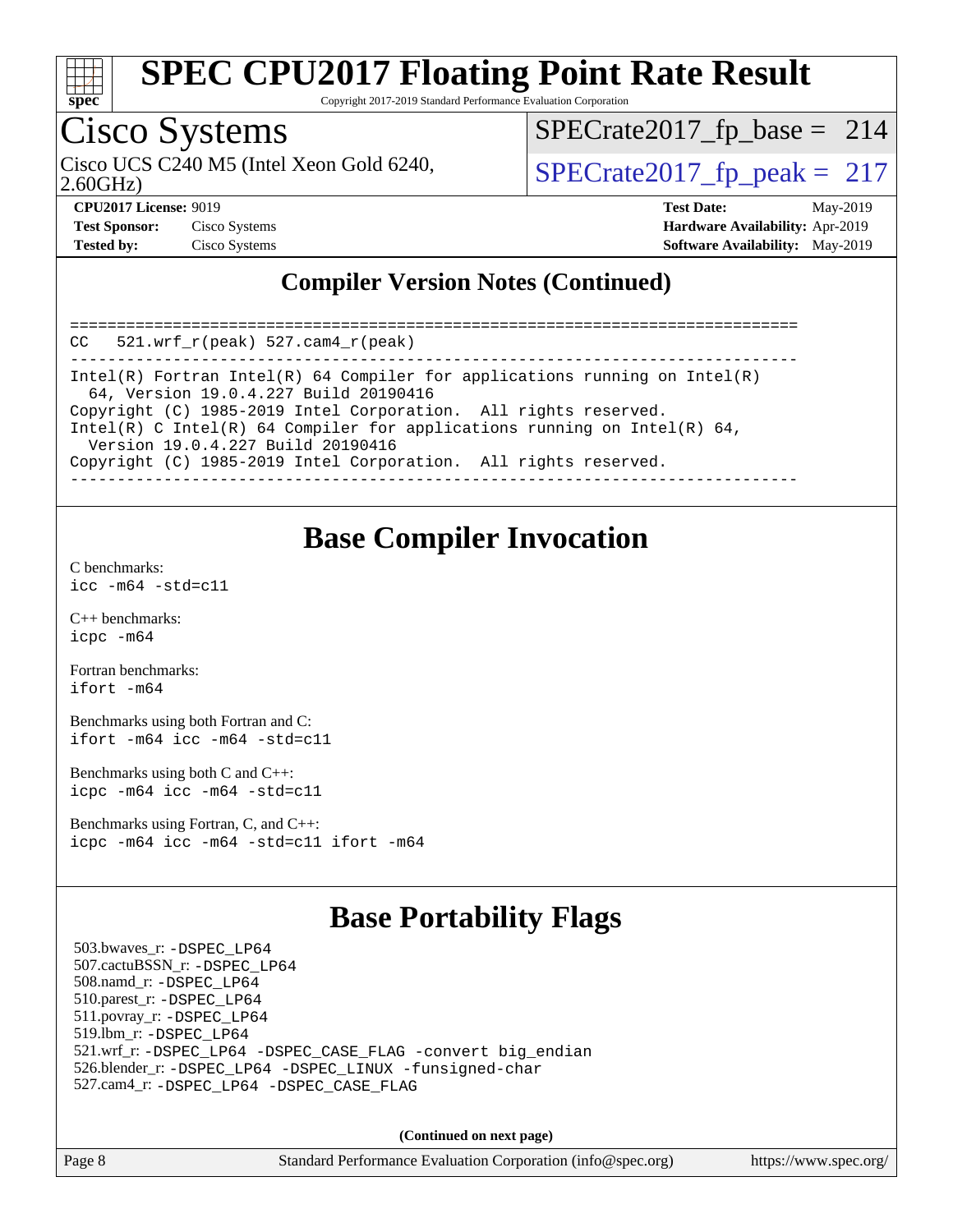

Copyright 2017-2019 Standard Performance Evaluation Corporation

## Cisco Systems

2.60GHz) Cisco UCS C240 M5 (Intel Xeon Gold 6240,  $\vert$ [SPECrate2017\\_fp\\_peak =](http://www.spec.org/auto/cpu2017/Docs/result-fields.html#SPECrate2017fppeak) 217

 $SPECTate2017_fp\_base = 214$ 

| <b>Test Sponsor:</b> | Cisco Syste |
|----------------------|-------------|
| Tested by:           | Cisco Syste |

**[CPU2017 License:](http://www.spec.org/auto/cpu2017/Docs/result-fields.html#CPU2017License)** 9019 **[Test Date:](http://www.spec.org/auto/cpu2017/Docs/result-fields.html#TestDate)** May-2019 **[Test Sponsor:](http://www.spec.org/auto/cpu2017/Docs/result-fields.html#TestSponsor)** Cisco Systems **[Hardware Availability:](http://www.spec.org/auto/cpu2017/Docs/result-fields.html#HardwareAvailability)** Apr-2019 **[Tested by:](http://www.spec.org/auto/cpu2017/Docs/result-fields.html#Testedby)** Cisco [Software Availability:](http://www.spec.org/auto/cpu2017/Docs/result-fields.html#SoftwareAvailability) May-2019

## **[Base Portability Flags \(Continued\)](http://www.spec.org/auto/cpu2017/Docs/result-fields.html#BasePortabilityFlags)**

 538.imagick\_r: [-DSPEC\\_LP64](http://www.spec.org/cpu2017/results/res2019q3/cpu2017-20190625-15899.flags.html#suite_basePORTABILITY538_imagick_r_DSPEC_LP64) 544.nab\_r: [-DSPEC\\_LP64](http://www.spec.org/cpu2017/results/res2019q3/cpu2017-20190625-15899.flags.html#suite_basePORTABILITY544_nab_r_DSPEC_LP64) 549.fotonik3d\_r: [-DSPEC\\_LP64](http://www.spec.org/cpu2017/results/res2019q3/cpu2017-20190625-15899.flags.html#suite_basePORTABILITY549_fotonik3d_r_DSPEC_LP64) 554.roms\_r: [-DSPEC\\_LP64](http://www.spec.org/cpu2017/results/res2019q3/cpu2017-20190625-15899.flags.html#suite_basePORTABILITY554_roms_r_DSPEC_LP64)

### **[Base Optimization Flags](http://www.spec.org/auto/cpu2017/Docs/result-fields.html#BaseOptimizationFlags)**

[C benchmarks](http://www.spec.org/auto/cpu2017/Docs/result-fields.html#Cbenchmarks):

[-xCORE-AVX512](http://www.spec.org/cpu2017/results/res2019q3/cpu2017-20190625-15899.flags.html#user_CCbase_f-xCORE-AVX512) [-ipo](http://www.spec.org/cpu2017/results/res2019q3/cpu2017-20190625-15899.flags.html#user_CCbase_f-ipo) [-O3](http://www.spec.org/cpu2017/results/res2019q3/cpu2017-20190625-15899.flags.html#user_CCbase_f-O3) [-no-prec-div](http://www.spec.org/cpu2017/results/res2019q3/cpu2017-20190625-15899.flags.html#user_CCbase_f-no-prec-div) [-qopt-prefetch](http://www.spec.org/cpu2017/results/res2019q3/cpu2017-20190625-15899.flags.html#user_CCbase_f-qopt-prefetch) [-ffinite-math-only](http://www.spec.org/cpu2017/results/res2019q3/cpu2017-20190625-15899.flags.html#user_CCbase_f_finite_math_only_cb91587bd2077682c4b38af759c288ed7c732db004271a9512da14a4f8007909a5f1427ecbf1a0fb78ff2a814402c6114ac565ca162485bbcae155b5e4258871) [-qopt-mem-layout-trans=4](http://www.spec.org/cpu2017/results/res2019q3/cpu2017-20190625-15899.flags.html#user_CCbase_f-qopt-mem-layout-trans_fa39e755916c150a61361b7846f310bcdf6f04e385ef281cadf3647acec3f0ae266d1a1d22d972a7087a248fd4e6ca390a3634700869573d231a252c784941a8)

[C++ benchmarks:](http://www.spec.org/auto/cpu2017/Docs/result-fields.html#CXXbenchmarks)

```
-xCORE-AVX512 -ipo -O3 -no-prec-div -qopt-prefetch
-ffinite-math-only -qopt-mem-layout-trans=4
```
[Fortran benchmarks](http://www.spec.org/auto/cpu2017/Docs/result-fields.html#Fortranbenchmarks):

```
-xCORE-AVX512 -ipo -O3 -no-prec-div -qopt-prefetch
-ffinite-math-only -qopt-mem-layout-trans=4 -auto
-nostandard-realloc-lhs -align array32byte
```
[Benchmarks using both Fortran and C](http://www.spec.org/auto/cpu2017/Docs/result-fields.html#BenchmarksusingbothFortranandC):

[-xCORE-AVX512](http://www.spec.org/cpu2017/results/res2019q3/cpu2017-20190625-15899.flags.html#user_CC_FCbase_f-xCORE-AVX512) [-ipo](http://www.spec.org/cpu2017/results/res2019q3/cpu2017-20190625-15899.flags.html#user_CC_FCbase_f-ipo) [-O3](http://www.spec.org/cpu2017/results/res2019q3/cpu2017-20190625-15899.flags.html#user_CC_FCbase_f-O3) [-no-prec-div](http://www.spec.org/cpu2017/results/res2019q3/cpu2017-20190625-15899.flags.html#user_CC_FCbase_f-no-prec-div) [-qopt-prefetch](http://www.spec.org/cpu2017/results/res2019q3/cpu2017-20190625-15899.flags.html#user_CC_FCbase_f-qopt-prefetch) [-ffinite-math-only](http://www.spec.org/cpu2017/results/res2019q3/cpu2017-20190625-15899.flags.html#user_CC_FCbase_f_finite_math_only_cb91587bd2077682c4b38af759c288ed7c732db004271a9512da14a4f8007909a5f1427ecbf1a0fb78ff2a814402c6114ac565ca162485bbcae155b5e4258871) [-qopt-mem-layout-trans=4](http://www.spec.org/cpu2017/results/res2019q3/cpu2017-20190625-15899.flags.html#user_CC_FCbase_f-qopt-mem-layout-trans_fa39e755916c150a61361b7846f310bcdf6f04e385ef281cadf3647acec3f0ae266d1a1d22d972a7087a248fd4e6ca390a3634700869573d231a252c784941a8) [-auto](http://www.spec.org/cpu2017/results/res2019q3/cpu2017-20190625-15899.flags.html#user_CC_FCbase_f-auto) [-nostandard-realloc-lhs](http://www.spec.org/cpu2017/results/res2019q3/cpu2017-20190625-15899.flags.html#user_CC_FCbase_f_2003_std_realloc_82b4557e90729c0f113870c07e44d33d6f5a304b4f63d4c15d2d0f1fab99f5daaed73bdb9275d9ae411527f28b936061aa8b9c8f2d63842963b95c9dd6426b8a) [-align array32byte](http://www.spec.org/cpu2017/results/res2019q3/cpu2017-20190625-15899.flags.html#user_CC_FCbase_align_array32byte_b982fe038af199962ba9a80c053b8342c548c85b40b8e86eb3cc33dee0d7986a4af373ac2d51c3f7cf710a18d62fdce2948f201cd044323541f22fc0fffc51b6)

[Benchmarks using both C and C++](http://www.spec.org/auto/cpu2017/Docs/result-fields.html#BenchmarksusingbothCandCXX):

```
-xCORE-AVX512 -ipo -O3 -no-prec-div -qopt-prefetch
-ffinite-math-only -qopt-mem-layout-trans=4
```
[Benchmarks using Fortran, C, and C++:](http://www.spec.org/auto/cpu2017/Docs/result-fields.html#BenchmarksusingFortranCandCXX)

[-xCORE-AVX512](http://www.spec.org/cpu2017/results/res2019q3/cpu2017-20190625-15899.flags.html#user_CC_CXX_FCbase_f-xCORE-AVX512) [-ipo](http://www.spec.org/cpu2017/results/res2019q3/cpu2017-20190625-15899.flags.html#user_CC_CXX_FCbase_f-ipo) [-O3](http://www.spec.org/cpu2017/results/res2019q3/cpu2017-20190625-15899.flags.html#user_CC_CXX_FCbase_f-O3) [-no-prec-div](http://www.spec.org/cpu2017/results/res2019q3/cpu2017-20190625-15899.flags.html#user_CC_CXX_FCbase_f-no-prec-div) [-qopt-prefetch](http://www.spec.org/cpu2017/results/res2019q3/cpu2017-20190625-15899.flags.html#user_CC_CXX_FCbase_f-qopt-prefetch) [-ffinite-math-only](http://www.spec.org/cpu2017/results/res2019q3/cpu2017-20190625-15899.flags.html#user_CC_CXX_FCbase_f_finite_math_only_cb91587bd2077682c4b38af759c288ed7c732db004271a9512da14a4f8007909a5f1427ecbf1a0fb78ff2a814402c6114ac565ca162485bbcae155b5e4258871) [-qopt-mem-layout-trans=4](http://www.spec.org/cpu2017/results/res2019q3/cpu2017-20190625-15899.flags.html#user_CC_CXX_FCbase_f-qopt-mem-layout-trans_fa39e755916c150a61361b7846f310bcdf6f04e385ef281cadf3647acec3f0ae266d1a1d22d972a7087a248fd4e6ca390a3634700869573d231a252c784941a8) [-auto](http://www.spec.org/cpu2017/results/res2019q3/cpu2017-20190625-15899.flags.html#user_CC_CXX_FCbase_f-auto) [-nostandard-realloc-lhs](http://www.spec.org/cpu2017/results/res2019q3/cpu2017-20190625-15899.flags.html#user_CC_CXX_FCbase_f_2003_std_realloc_82b4557e90729c0f113870c07e44d33d6f5a304b4f63d4c15d2d0f1fab99f5daaed73bdb9275d9ae411527f28b936061aa8b9c8f2d63842963b95c9dd6426b8a) [-align array32byte](http://www.spec.org/cpu2017/results/res2019q3/cpu2017-20190625-15899.flags.html#user_CC_CXX_FCbase_align_array32byte_b982fe038af199962ba9a80c053b8342c548c85b40b8e86eb3cc33dee0d7986a4af373ac2d51c3f7cf710a18d62fdce2948f201cd044323541f22fc0fffc51b6)

### **[Peak Compiler Invocation](http://www.spec.org/auto/cpu2017/Docs/result-fields.html#PeakCompilerInvocation)**

[C benchmarks](http://www.spec.org/auto/cpu2017/Docs/result-fields.html#Cbenchmarks): [icc -m64 -std=c11](http://www.spec.org/cpu2017/results/res2019q3/cpu2017-20190625-15899.flags.html#user_CCpeak_intel_icc_64bit_c11_33ee0cdaae7deeeab2a9725423ba97205ce30f63b9926c2519791662299b76a0318f32ddfffdc46587804de3178b4f9328c46fa7c2b0cd779d7a61945c91cd35)

[C++ benchmarks:](http://www.spec.org/auto/cpu2017/Docs/result-fields.html#CXXbenchmarks) [icpc -m64](http://www.spec.org/cpu2017/results/res2019q3/cpu2017-20190625-15899.flags.html#user_CXXpeak_intel_icpc_64bit_4ecb2543ae3f1412ef961e0650ca070fec7b7afdcd6ed48761b84423119d1bf6bdf5cad15b44d48e7256388bc77273b966e5eb805aefd121eb22e9299b2ec9d9)

**(Continued on next page)**

Page 9 Standard Performance Evaluation Corporation [\(info@spec.org\)](mailto:info@spec.org) <https://www.spec.org/>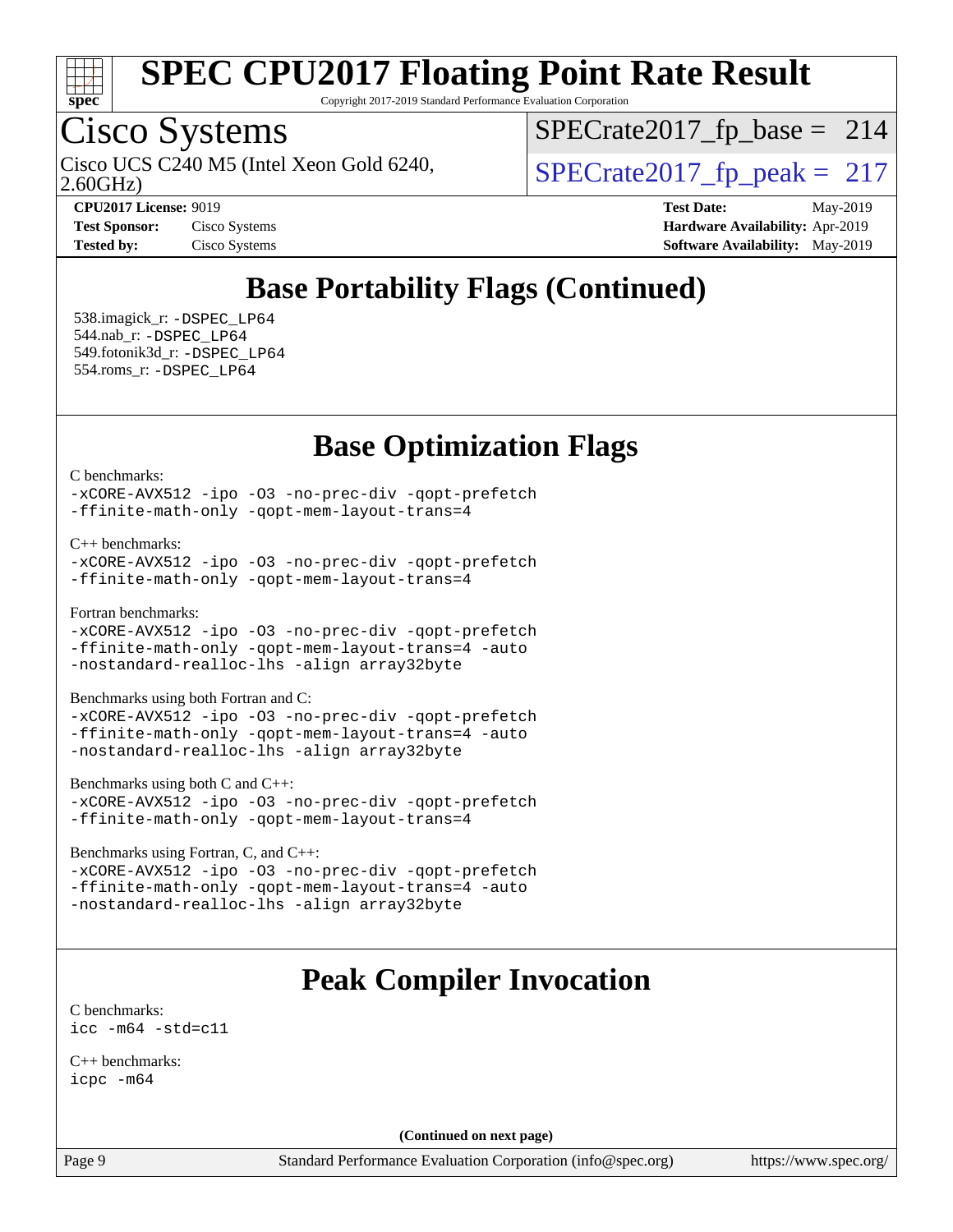

Copyright 2017-2019 Standard Performance Evaluation Corporation

## Cisco Systems

2.60GHz) Cisco UCS C240 M5 (Intel Xeon Gold 6240,  $\vert$ [SPECrate2017\\_fp\\_peak =](http://www.spec.org/auto/cpu2017/Docs/result-fields.html#SPECrate2017fppeak) 217

 $SPECTate2017_fp\_base = 214$ 

**[CPU2017 License:](http://www.spec.org/auto/cpu2017/Docs/result-fields.html#CPU2017License)** 9019 **[Test Date:](http://www.spec.org/auto/cpu2017/Docs/result-fields.html#TestDate)** May-2019 **[Test Sponsor:](http://www.spec.org/auto/cpu2017/Docs/result-fields.html#TestSponsor)** Cisco Systems **[Hardware Availability:](http://www.spec.org/auto/cpu2017/Docs/result-fields.html#HardwareAvailability)** Apr-2019 **[Tested by:](http://www.spec.org/auto/cpu2017/Docs/result-fields.html#Testedby)** Cisco Systems **[Software Availability:](http://www.spec.org/auto/cpu2017/Docs/result-fields.html#SoftwareAvailability)** May-2019

## **[Peak Compiler Invocation \(Continued\)](http://www.spec.org/auto/cpu2017/Docs/result-fields.html#PeakCompilerInvocation)**

[Fortran benchmarks](http://www.spec.org/auto/cpu2017/Docs/result-fields.html#Fortranbenchmarks): [ifort -m64](http://www.spec.org/cpu2017/results/res2019q3/cpu2017-20190625-15899.flags.html#user_FCpeak_intel_ifort_64bit_24f2bb282fbaeffd6157abe4f878425411749daecae9a33200eee2bee2fe76f3b89351d69a8130dd5949958ce389cf37ff59a95e7a40d588e8d3a57e0c3fd751)

[Benchmarks using both Fortran and C](http://www.spec.org/auto/cpu2017/Docs/result-fields.html#BenchmarksusingbothFortranandC): [ifort -m64](http://www.spec.org/cpu2017/results/res2019q3/cpu2017-20190625-15899.flags.html#user_CC_FCpeak_intel_ifort_64bit_24f2bb282fbaeffd6157abe4f878425411749daecae9a33200eee2bee2fe76f3b89351d69a8130dd5949958ce389cf37ff59a95e7a40d588e8d3a57e0c3fd751) [icc -m64 -std=c11](http://www.spec.org/cpu2017/results/res2019q3/cpu2017-20190625-15899.flags.html#user_CC_FCpeak_intel_icc_64bit_c11_33ee0cdaae7deeeab2a9725423ba97205ce30f63b9926c2519791662299b76a0318f32ddfffdc46587804de3178b4f9328c46fa7c2b0cd779d7a61945c91cd35)

[Benchmarks using both C and C++](http://www.spec.org/auto/cpu2017/Docs/result-fields.html#BenchmarksusingbothCandCXX): [icpc -m64](http://www.spec.org/cpu2017/results/res2019q3/cpu2017-20190625-15899.flags.html#user_CC_CXXpeak_intel_icpc_64bit_4ecb2543ae3f1412ef961e0650ca070fec7b7afdcd6ed48761b84423119d1bf6bdf5cad15b44d48e7256388bc77273b966e5eb805aefd121eb22e9299b2ec9d9) [icc -m64 -std=c11](http://www.spec.org/cpu2017/results/res2019q3/cpu2017-20190625-15899.flags.html#user_CC_CXXpeak_intel_icc_64bit_c11_33ee0cdaae7deeeab2a9725423ba97205ce30f63b9926c2519791662299b76a0318f32ddfffdc46587804de3178b4f9328c46fa7c2b0cd779d7a61945c91cd35)

[Benchmarks using Fortran, C, and C++:](http://www.spec.org/auto/cpu2017/Docs/result-fields.html#BenchmarksusingFortranCandCXX) [icpc -m64](http://www.spec.org/cpu2017/results/res2019q3/cpu2017-20190625-15899.flags.html#user_CC_CXX_FCpeak_intel_icpc_64bit_4ecb2543ae3f1412ef961e0650ca070fec7b7afdcd6ed48761b84423119d1bf6bdf5cad15b44d48e7256388bc77273b966e5eb805aefd121eb22e9299b2ec9d9) [icc -m64 -std=c11](http://www.spec.org/cpu2017/results/res2019q3/cpu2017-20190625-15899.flags.html#user_CC_CXX_FCpeak_intel_icc_64bit_c11_33ee0cdaae7deeeab2a9725423ba97205ce30f63b9926c2519791662299b76a0318f32ddfffdc46587804de3178b4f9328c46fa7c2b0cd779d7a61945c91cd35) [ifort -m64](http://www.spec.org/cpu2017/results/res2019q3/cpu2017-20190625-15899.flags.html#user_CC_CXX_FCpeak_intel_ifort_64bit_24f2bb282fbaeffd6157abe4f878425411749daecae9a33200eee2bee2fe76f3b89351d69a8130dd5949958ce389cf37ff59a95e7a40d588e8d3a57e0c3fd751)

### **[Peak Portability Flags](http://www.spec.org/auto/cpu2017/Docs/result-fields.html#PeakPortabilityFlags)**

Same as Base Portability Flags

### **[Peak Optimization Flags](http://www.spec.org/auto/cpu2017/Docs/result-fields.html#PeakOptimizationFlags)**

[C benchmarks](http://www.spec.org/auto/cpu2017/Docs/result-fields.html#Cbenchmarks):

```
Page 10 Standard Performance Evaluation Corporation (info@spec.org) https://www.spec.org/
  519.lbm_r: -prof-gen(pass 1) -prof-use(pass 2) -ipo -xCORE-AVX512
-O3 -no-prec-div -qopt-prefetch -ffinite-math-only
-qopt-mem-layout-trans=4
  538.imagick_r: -xCORE-AVX512 -ipo -O3 -no-prec-div -qopt-prefetch
-ffinite-math-only -qopt-mem-layout-trans=4
  544.nab_r: Same as 538.imagick_r
C++ benchmarks: 
  508.namd_r: -prof-gen(pass 1) -prof-use(pass 2) -ipo -xCORE-AVX512
-O3 -no-prec-div -qopt-prefetch -ffinite-math-only
-qopt-mem-layout-trans=4
  510.parest_r: -xCORE-AVX512 -ipo -O3 -no-prec-div -qopt-prefetch
-ffinite-math-only -qopt-mem-layout-trans=4
Fortran benchmarks: 
  503.bwaves_r: -xCORE-AVX512 -ipo -O3 -no-prec-div -qopt-prefetch
-ffinite-math-only -qopt-mem-layout-trans=4 -auto
                                       (Continued on next page)
```